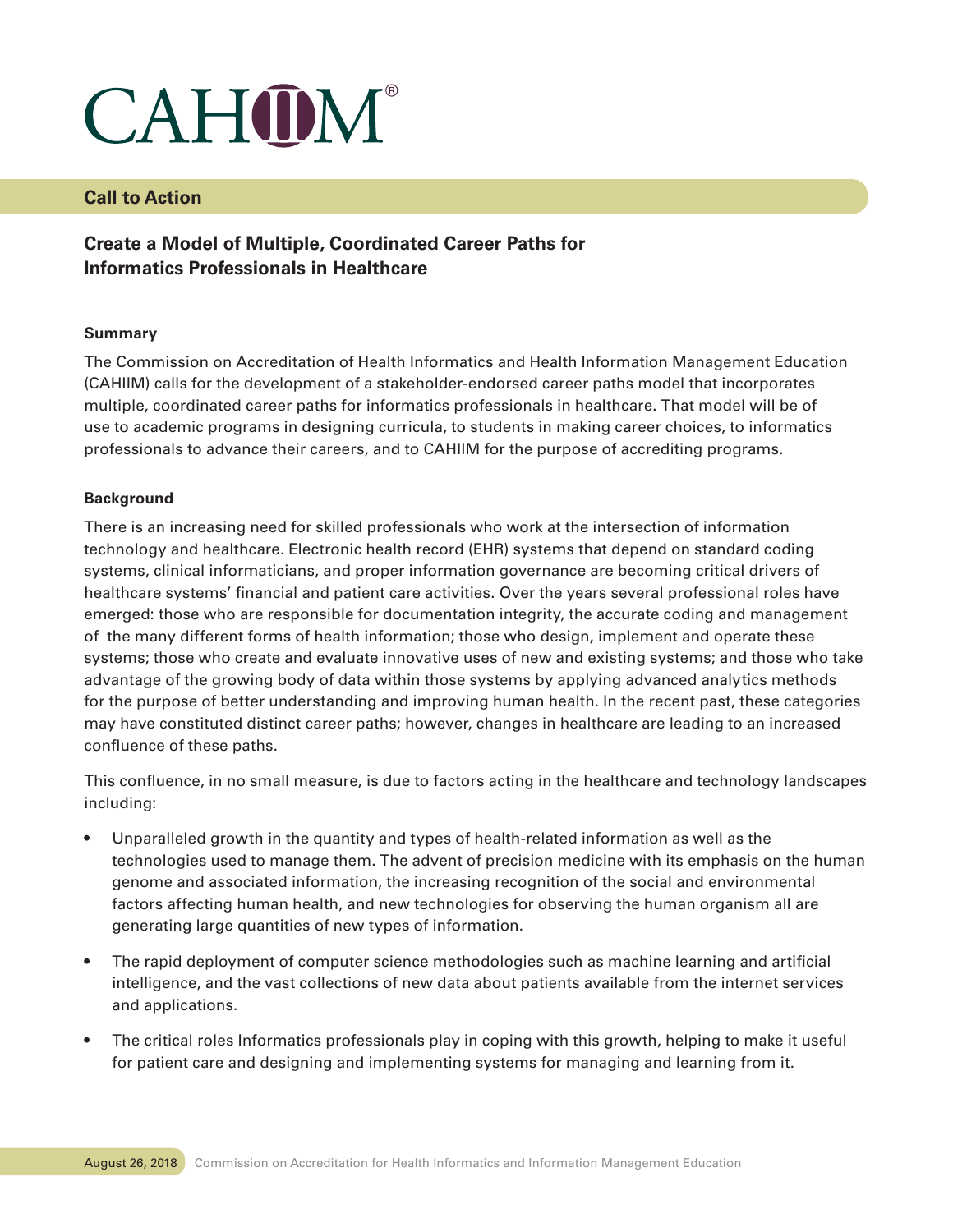The role of the patient as a consumer of healthcare and their responsibility for accessing and releasing their protected health information contributing to the integrity of their health records.

These factors have created a strong need for an expanded workforce of skilled, knowledgeable informatics professionals in healthcare.

Workforce demands dramatically illustrate the need for education programs that not only provide a solid foundation in existing professional responsibilities, but that also help students adapt to new realities in healthcare. In addition, it is important to recognize that there are a variety of specific roles that presentday informatics professionals undertake that require different levels of knowledge and skills. In the past, these have been associated with health information management programs at the associate, bachelors and masters levels and health informatics masters and doctoral programs. We are also seeing the emergence of health information technology programs at the associate and bachelors levels and data science programs at the bachelor and masters levels. Some of these academic programs are requirements for professional certification and others are not. Yet, despite the differences in focus and level, there are commonalities in the required skills and knowledge that form a consistent thread through and across all of these education programs. Furthermore, all informatics professionals, regardless of specific knowledge and skills, share a common goal in using their knowledge and skills to support the delivery of the best possible care in order to improve human health.

The current multiplicity of overlapping career paths and formal education programs that support them presents a confusing picture to those interested in becoming informatics professionals in health care. Current career paths are often restricted to a specific set of workforce roles. Potential informatics professionals would be better served by a set of clear, flexible career paths covering a range of workforce requirements. This would support multiple specific roles, individual growth and development and, where appropriate, recognition of skills beyond the traditional degree programs. These career paths should take into account the entire range of workforce roles and set out the means and criteria by which individuals can transition from role to role as they grow in skills and abilities. The education programs that support them need to be structured, coordinated, and articulated to prepare students for these career paths and transitions among them.

CAHIIM is the accreditation organization recognized by the Council for Higher Education and Accreditation (CHEA) that is responsible for reviewing academic healthcare-related informatics degree programs to determine if they meet public standards for program quality. CAHIIM currently focuses on Health Information Management programs at the associate, bachelors and masters level as well as masters level Health Informatics programs. Currently there are over 350 accredited programs with 56 applications for accreditation in progress. As the organization responsible for initial and continuing accreditation of these programs, CAHIIM is obligated to consider if these programs' students are being properly prepared for the careers they intend to undertake. That obligation requires a clear understanding of those career paths, including the competencies required of the practitioners in those careers. However, it is evident that clear, consistent and widely stakeholder-endorsed descriptions of those career paths do not yet exist in a form that can be used by CAHIIM in its evaluation of how well current academic programs are preparing their students. Accordingly, CAHIIM calls on these stakeholders—including its Member organizations AMIA and AHIMA, as well as employers, professional organizations and others—to develop a model that defines and coordinates these career paths for informatics professionals in healthcare. This will benefit both CAHIIM in its assigned responsibility of accrediting educational programs and will provide much-needed assistance for students and professionals as they pursue their careers.